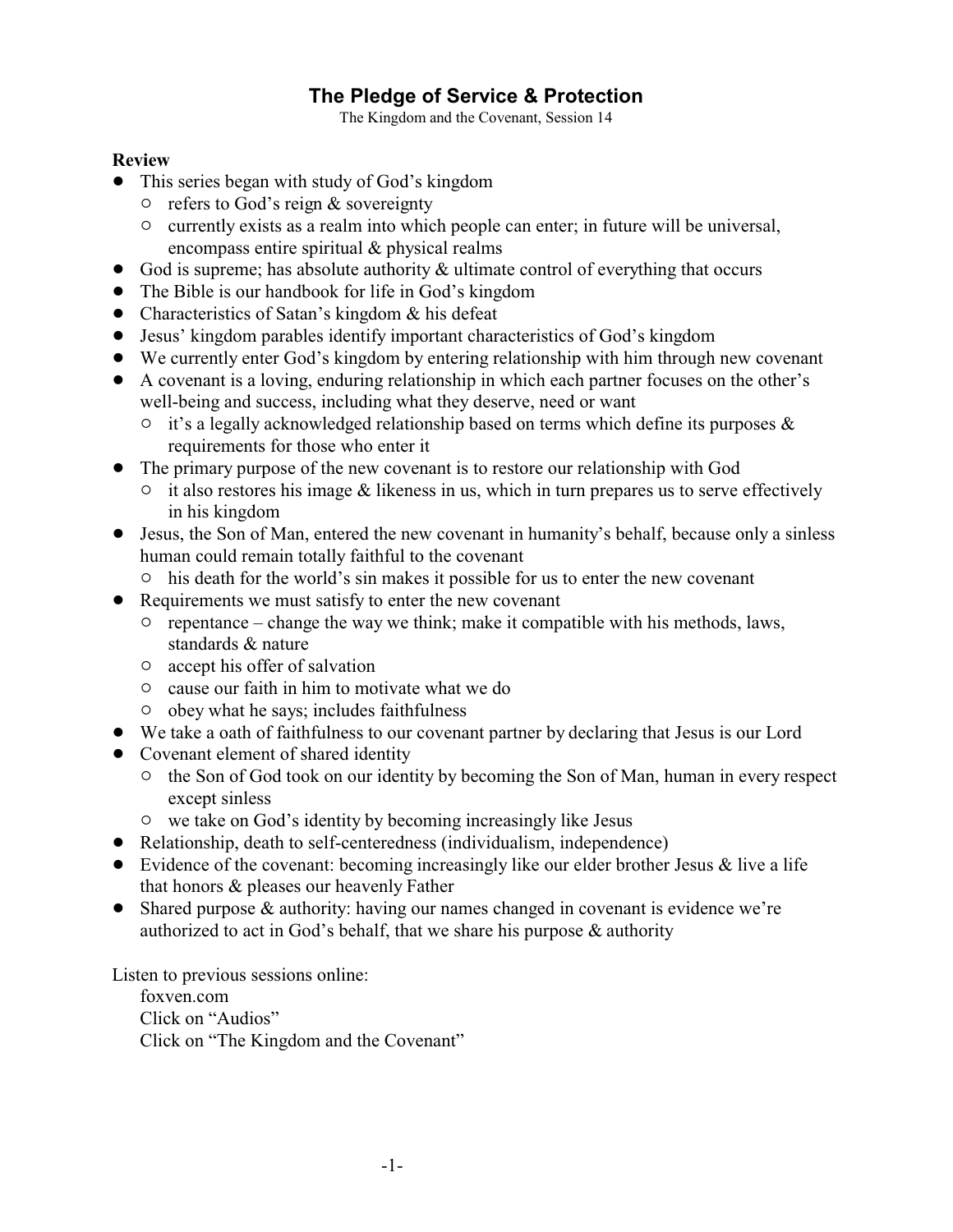## **Bible Study**

- 1 Sam 18:3-4, <sup>3</sup> "And Jonathan made a covenant with David because he loved him as himself. <sup>4</sup> Jonathan took off the robe he was wearing and gave it to David, along with his tunic, and even his sword, his bow and his belt."
	- <sup>o</sup> "made a covenant" is from Heb *karath berith*, which literally means "cut covenant"
	- $\circ$  The belt held cloak or armor together, & held money, tools, dagger sheath, sword, arrow quiver
	- $\circ$  Exchanging belts represented pledging all of one's strength, support, skills & abilities
- Pledge of service in new covenant
	- $\circ$  Eph 1:19, ".... and his incomparably great power for us who believe. That power is like the working of his mighty strength."
	- $\circ$  Eph 3:20, "Now to him who is able to do immeasurably more than all we ask or imagine, according to his power that is at work within  $\text{us} \dots$ "
	- $\degree$  Eph 6:10, "Finally, be strong in the Lord and in his mighty power."
	- " 2 Co 12:10, "That is why, for Christ's sake, I delight in weaknesses, in insults, in hardships, in persecutions, in difficulties. For when I am weak, then I am strong."
		- How does this relate to the practice of exchanging belts?
		- Paul's perspective: I delight in these problems, because they make room for God's strength
	- $\circ$  Mt 6:31-33, <sup>31</sup> "So do not worry, saying, 'What shall we eat?' or 'What shall we drink?' or 'What shall we wear?' <sup>32</sup> For the pagans run after all these things, and your heavenly Father knows that you need them. <sup>33</sup> But seek first his kingdom and his righteousness, and all these things will be given to you as well."
		- How does God serve us in covenant according to this passage?
	- $\circ$  Jn 16:33(c), "In this world you will have trouble. But take heart! I have overcome the world."
		- "trouble" (Gk, n, *thlipsis*): distress; affliction (KJV: "tribulation")
		- What covenant service did Jesus provide?
	- $\circ$  Lk 18:42, "Jesus said to him, 'Receive your sight; your faith has healed you."
		- "healed" (Gk, v, *sozo*): rescue, save, heal
	- $\circ$  How should we respond when we're faced with difficulties or health problems?
	- " God serves us in covenant by providing the help we need; in part by healing us, rescuing or delivering us from affliction
- 1 Sam 18:4, Jonathan gave David his weapons his sword  $&$  bow representing a pledge of protection
	- $\circ$  A covenant partner pledges himself unto death for the other's security & well-being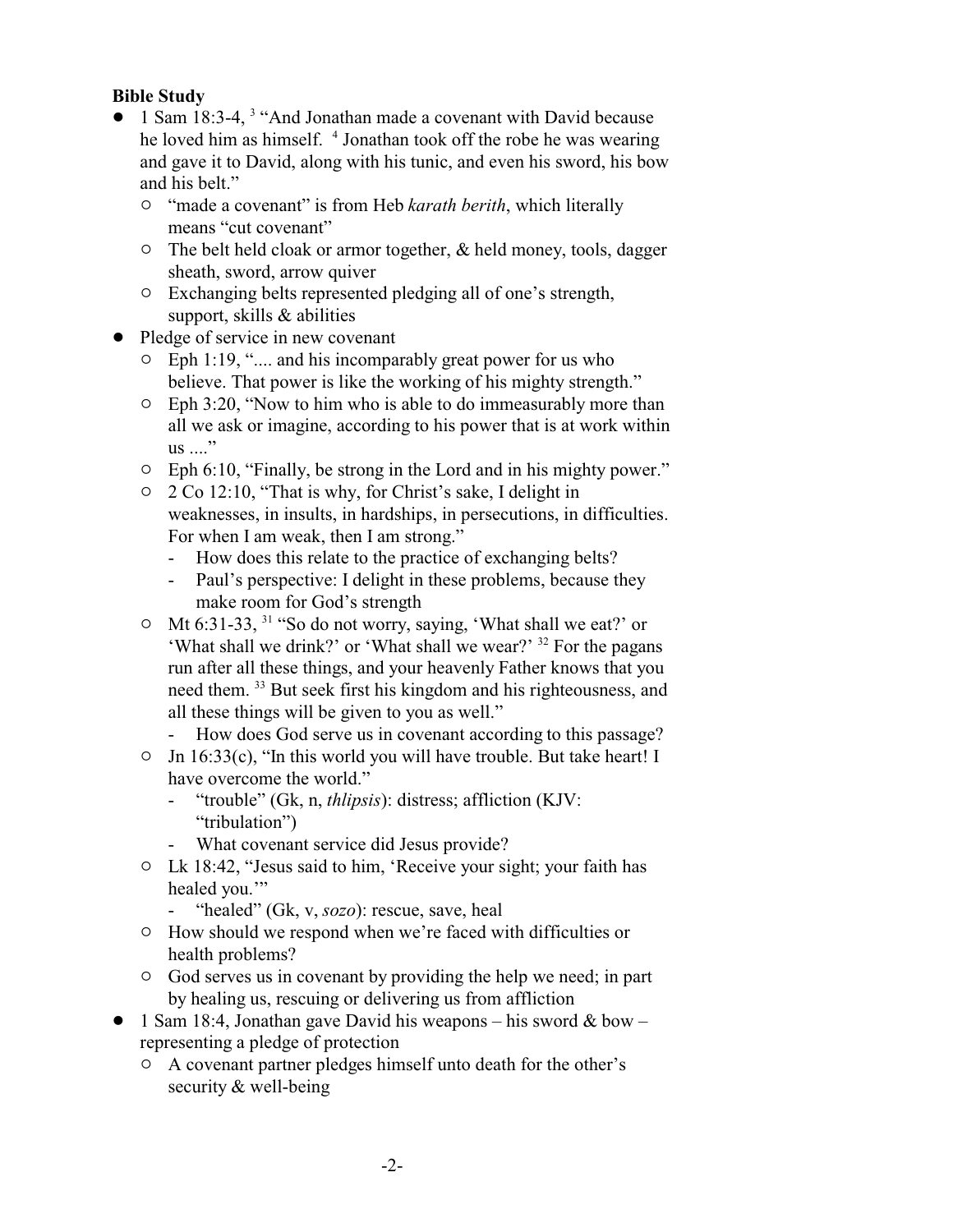- Pledge of protection in new covenant
	- " Gk word *sozo* also means to save, to rescue from danger, destruction, harm, loss
	- $\circ$  Eph 2:8, "For it is by grace you have been saved, through faith and this not from yourselves, it is the gift of God."
		- What does this verse tell us about our salvation?
		- Which of God's character traits motivated him to save us, according to this verse?
		- According to this verse, how do we receive our salvation?
	- $\circ$  Matt 14:30, "But when he saw the wind, he was afraid and, beginning to sink, cried out, 'Lord, save me!'"
		- What kind of "saving" did Peter need in this case?
	- $\circ$  Matt 24:22, "If those days had not been cut short, no one would survive, but for the sake of the elect those days will be shortened."
		- What kind of *sozo* is this?
	- <sup>o</sup> Rom 5:9, "Since we have now been justified by his blood, how much more shall we be saved from God's wrath through him!"
		- What kind of *sozo* does this verse describe?
	- $\circ$  How should we face danger, once we realize *sozo* deliverance is readily available?
	- $\circ$  Rom 5:8, "But God demonstrates his own love for us in this: while we were still sinners, Christ died for us."
	- $\circ$  Gal 1:14, "... who gave himself for our sins to rescue us from the present evil age."
		- What does it mean, Jesus "gave himself"?
		- What benefit do we receive from his death, according to this verse?
	- $\circ$  Gal 3:13, "Christ redeemed us from the curse of the law by becoming a curse for us, for it is written: 'Cursed is everyone who is hung on a tree."
		- What does this verse say Jesus protected us from?
	- $\degree$  2 Co 10:3-5, <sup>3</sup> "For though we live in the world, we do not wage war as the world does.<sup>4</sup> The weapons we fight with are not the weapons of the world. On the contrary, they have divine power to demolish strongholds.<sup>5</sup> We demolish arguments and every pretension that sets itself up against the knowledge of God, and we take captive every thought to make it obedient to Christ."
		- What does the world use weapons to do?
		- "stronghold" (Gk, n, *ochyroma*): a strongly fortified defensive or military structure
		- "argument" (Gk, n, *logismos*): a proposition arrived at by human reasoning
		- "pretension" (Gk, n, *hypsoma*): lofty opinion or claim
		- Whose "every thought" do we take captive?